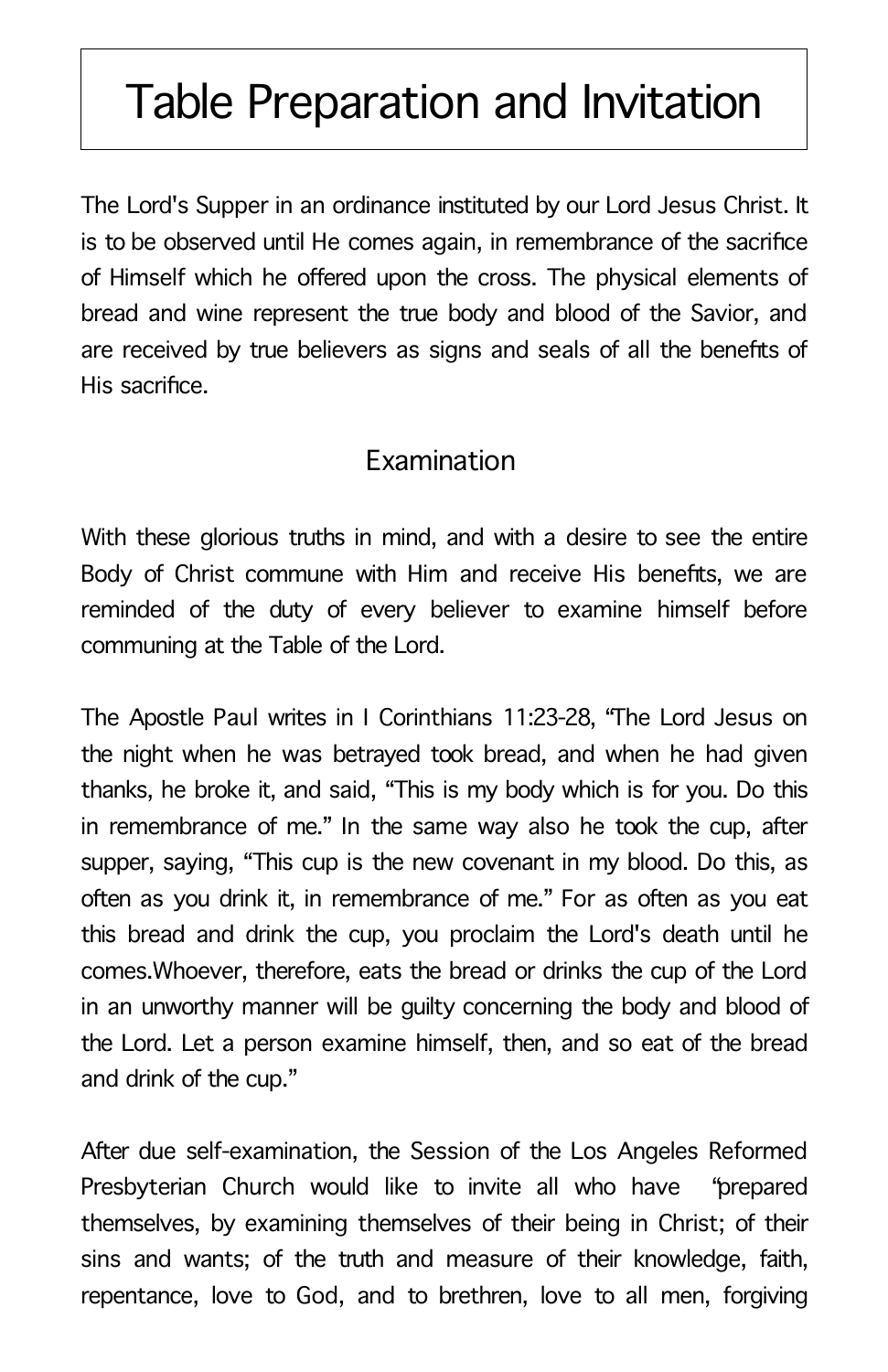those who have done them wrong; of their desires after Christ, and of their new obedience; and by renewing the exercise of these graces, by serious meditation and fervent prayer." (Q.Larger Catechism 171)

## Invitation to Commune

Since this is not OUR Table, but the LORD's Table, the invitation to commune extends beyond our own congregation's members:

We would invite all who are baptized communicant members in good standing of any branch of the Reformed Presbyterian Church to commune with us by letting the Session know who you are and to which congregation you belong.

We would invite all who are baptized communicant members in good standing of any of the churches within the North American Presbyterian and Reformed Counsel (NAPARC) to commune with us by letting the Session know who you are and to which congregation you belong.

We would also invite any baptized communicant member in good standing of another like-minded Christian church to talk with the Session before the day of communion to share your confession of Christ and your understanding of the Christian faith.

Any other first time visitors or casual visitors are asked to participate by observing and mediating upon the grace offered in the Gospel of our Lord Jesus Christ. It is our prayer and desire that the flesh and blood of our Lord be made effectual to all who hear and see the Gospel preached in this congregation.

If you would like to meet with one or more members of the Session to discuss your relationship to Jesus Christ or to request a seat at the